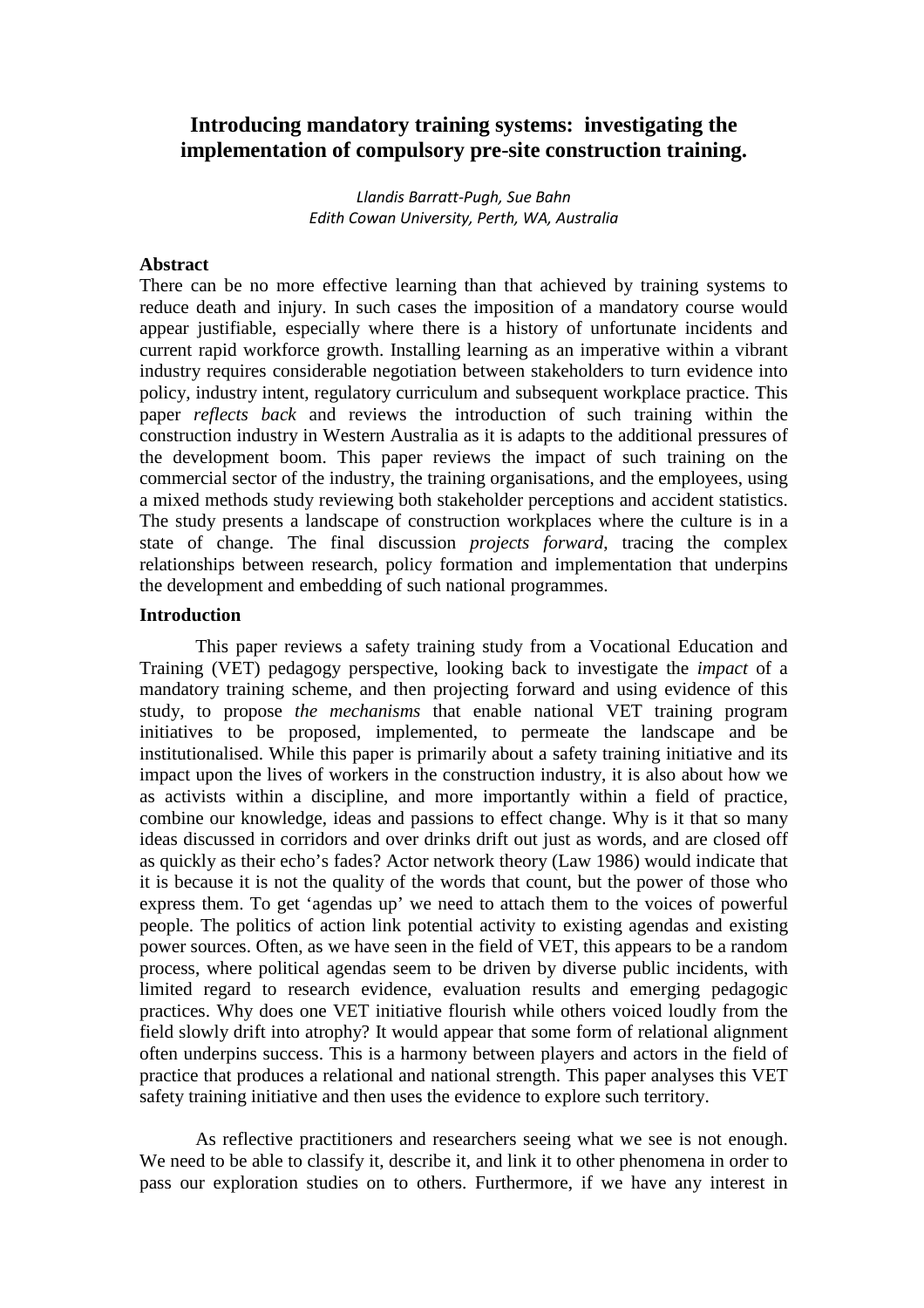effecting change, rather than just voyeuristically reporting our studies, we need to link our visions into the agendas and vision of others, and specifically, powerful others.

This is what is at the heart of this paper. At one level the paper is a review *looking back* at an interesting field study of a VET training initiative; examining the initial impact. At another level we use this examination to *project forward* and trace why this specific VET training initiative has been established and institutionalised. We attempt to map what relational actions are evident that link this innovative VET practice to existing agendas and power in the field, the changing the VET training landscape, and the subsequent experiences for workplace employees. As VET researchers we are all interested in how we might categorise, classify and introduce change. This paper describes some mechanisms that might be used to achieve this goal.

The justification for the study of safety training in WA is almost self-evident. The construction industry is one of the highest offenders in terms of industrial incidents in 'boom' mode (times of significant increased production), there could be no more 'effective learning' than introducing a training system to reduce death and injury. In such cases the imposition of a *mandatory* course would appear justifiable, especially where there is a history of unfortunate incidents and current rapid workforce growth. But, installing learning as an imperative within a vibrant industry requires considerable negotiation between stakeholders to turn evidence into policy, industry intent, regulatory curriculum and subsequent workplace practice. This study is the first stage of ongoing research over 2 years into pre-site construction industry certification that has been funded by the WA Construction Training Fund and the Faculty of Business at Edith Cowan University. This paper *reflects back* and reviews the introduction of such training within the construction industry in Western Australia as it is adapts to the additional pressures of the development boom. Finally, we *project forward* and explore what we can learn about how worthwhile VET initiatives gain relational traction and become part of the training landscape for the benefit of individuals, business and society.

# **Literature review**

#### *Producing safety through training*

The actions of individuals within organisations are the main cause of industrial accidents. These are the result of individuals, who are strongly influenced by what they perceive to be the expected, or expedient, practices of the workplace. They are influenced by the safety culture that surrounds them which consists of both formal practices and informal learning from watching others. Production jostles with the safety culture of an organisation in an ongoing contest for supremacy. Gherardi and Nicolini (2000, p.11) state that 'learning safety means how to behave as a competent member in a culture of safety practices'. A good safety culture does not mean there will be no incidents at all, but that if these occur they will be responded to openly and considered a learning opportunity (Reiman & Oedewald, 2002). A study conducted in 2002 (Prussia, Brown & Willis, 2003) with workers in a high-hazard industry found that the convergence of supervisor and worker attitudes towards safety created a good safety climate. This was supported by the 2005-08 study conducted by Bahn (Bahn & Barratt-Pugh, 2009) in the civil construction industry that found that the value managers placed on safety determined the level of the safety culture in the workplace. Other research indicates that safety culture is determined by, the commitment, ability,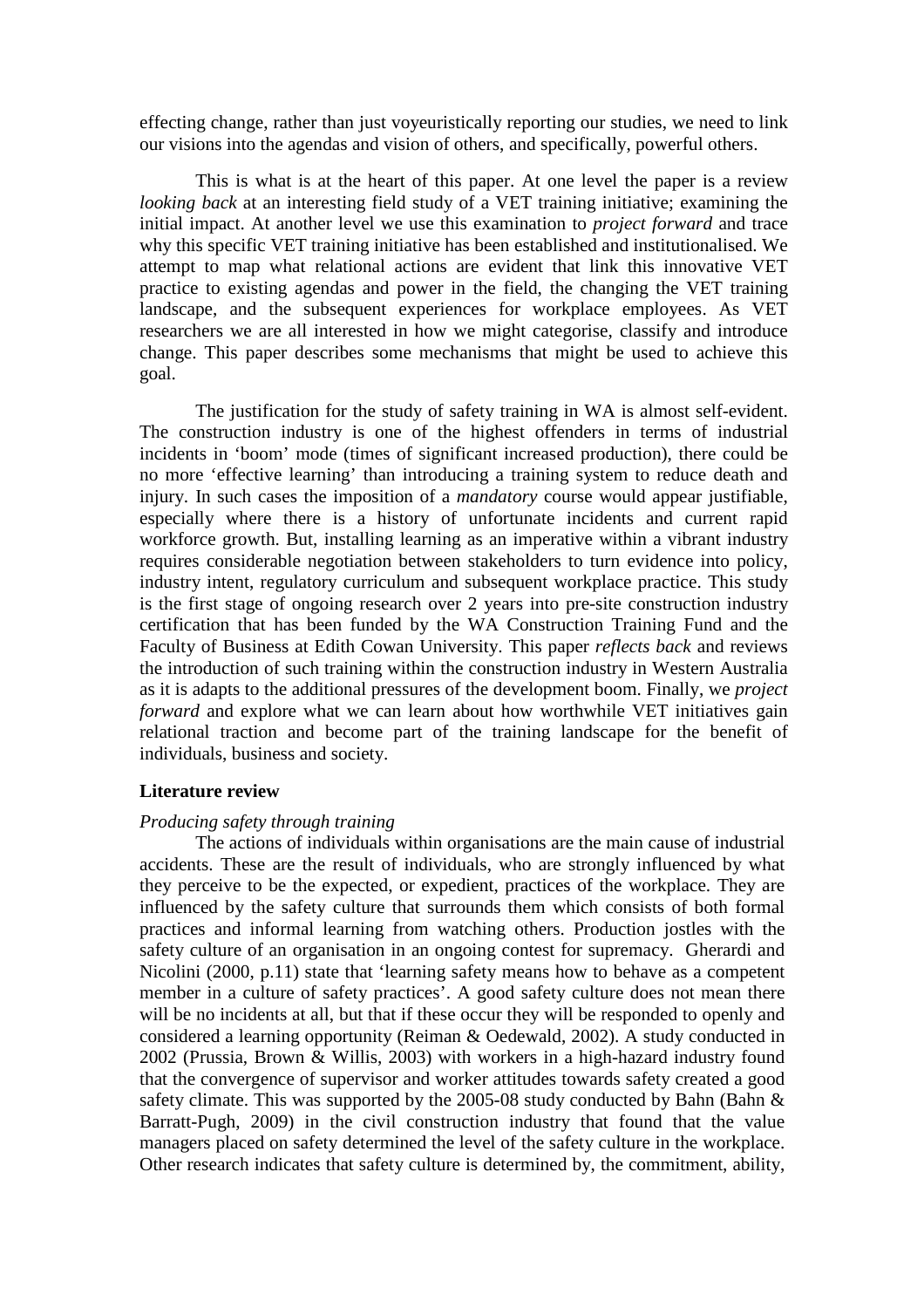leadership and the communication styles of management, and that it is supported by the participation, competency, training, behaviour and attitudes of individual employee (Farrington-Darby, Pickup, & Wilson, 2005; Glendon & Stanton, 2000; Guldenmund, 2000). Interestingly, those that place a high value on safety often also place a high priority on training (Marsh, Robertson, Phillips, & Duff, 1995).

 Numerous studies have indicated that safety-training interventions lead to an improvement of safety behaviour and a reduction of hazards in the workplace (Kinn, Khuder, Bisesi & Whoolley, 2000; Dong, Entzel, Men, Chowdhury & Schneider, 2004; Gillen, Baltz, Gassel, Kirsch & Vaccaro, 2002; Varonen & Mattila, 2000). However, as Biggs, Sheahan & Dingsdag (2006, p.2) point out, the requirements for safety training in Australian organisations is unclear and this is supported by Zanko (2006, p.4) who found that there is ambiguity and uncertainty about 'what to do and what not to do'. Quinlan and Mayhew (2001) indeed argue that Australian safety policies and procedures need to be altered to mandate reporting through formal OHS Management Systems. However, safety training and compliance is often seen as just another organisational cost (Hager, Crowley, & Melville, 2001; Bradley, 2006), however essential in incident reduction (Dingsdag, Biggs, Sheahan, & Cipolla, 2006). But without safety training 'most experienced workers think they know approximately where the 'edge' between safety and disaster lies' with workers choosing to work against safety rules and procedures as this leads to an easier and more efficient way of working (Reason, Parker and Lawton (1998, p.2). In 1997 the USA OHS Administration developed a Union-based ten-hour hazard-awareness training program called 'Smart Mark' for the construction sector (Sokas, Nickels, Rankin, Gittleman & Trahan, 2007). Evaluations by Kinn, et al. (2000) and Sokas et al (2007) indicate the impact is significant changes with reduced injuries.

# *Construction Induction Training (CIT)*

 Worksafe WA also took a step towards addressing safety culture issues by introducing mandatory safety awareness induction training, the 'Blue Card' in 2006/07, for all construction workers. The aim of the Blue Card was to ensure that all construction workers had minimum training in general site safety including working at heights, working in confined places, general lifting, and working with hazardous materials before they work on any construction site. In 2009, Blue card was aligned to the national competencies and rebadged national Construction Induction Training (CIT). The state Blue Card used to require re-training every 3 years, but the national CIT provides workers with a unit of competency as a single once-off training program.

#### *Mandatory training programmes*

There are no greater risks in the workplace than those that may result in death and injury. It is therefore understandable that OHS legislation attempts to produce greater compliance to minimise risk and promote safer work practices. While much social learning occurs as a voluntary activity, issues of health and safety are in the vanguard of those that are often positioned to be mandatory (NOHSC: 3020, 1994). Compliance with safety regulation is positioned as an imperative and given the highest priority. Hart (2000) indicates that it should be the context of the situation that is most relevant in determining how the voices for and against voluntary and mandatory approaches should be valued. Often mandatory programs do offer an illusion of complete and continued compliance that is seductive and easily consumed. However, a plethora of research stresses the imperative of personal motivation and contextual relevance in achieving changes of personal knowing and subsequent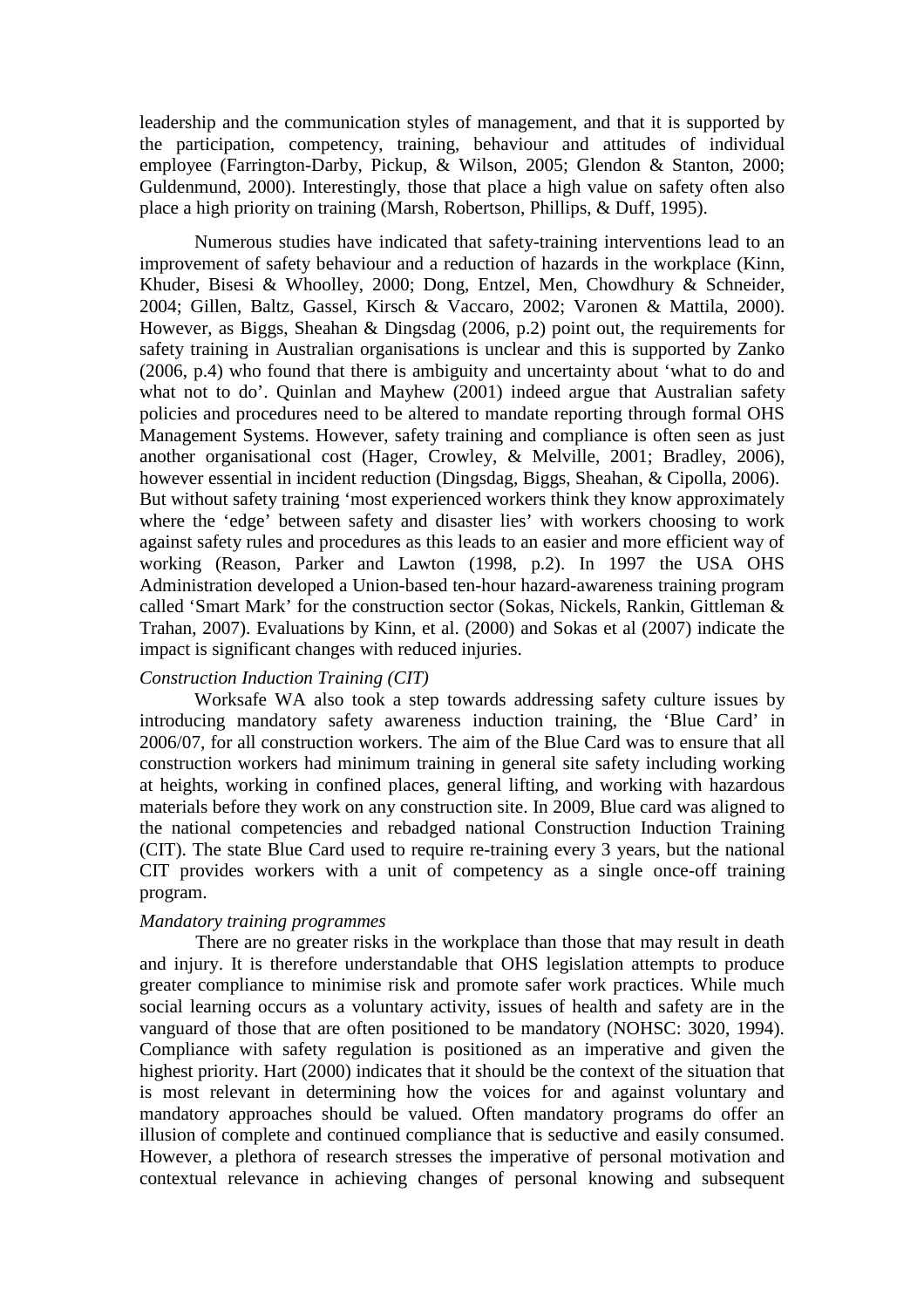actions (Knowles, 1990; Kolb, 1984; Lave & Wenger, 1991; Rogers, 1969). Despite such literature, learning design often privileges institutional control of the selection of learners, content of learning, goals of learning, methods and location of learning, and the subsequent certification processes. These patterns position the learner as a passive recipient rather than an active participant.

# *Organisational change*

In terms of generating acceptance of new training programmes and institutionalising them within an industry and associated training practices we enter the world of inter-organisational politics. Theory suggests that such endeavours to embed schemes should be guided by two principles; 1) working within established patterns and 2) harnessing the cooperation and powers that existing within a system. Institutional theory tells us that what is most acceptable is something that looks like what is already happening, it is less frightening and more readily accepted (Scott, 2004. Actor Network theory tells us that the quality of an idea matters far less than the power of the voice that expresses it (Callon, 1986). What is needed is to gain the support of powerful figures and transmit the edict through their network to affect the greatest number of people and organisations, with the highest fidelity for the message to ensure uniformity of translation. So, while safety training in a dangerous and growing industry appears to be an effective economic and social investment, it has to walk a fine line between being yet another compliant act effecting embedded behaviour change. Additionally, it has to gain the support of a large number of competitive industry bodies to establish a system with universal support (ILO, 2005).

# **Research design and method**

This paper reviews the impact of such training on the commercial sector of the industry, the training organisations, and the employees, using a mixed methods study. The study focused on collecting industry perceptions of the value and effectiveness of the *certification system*, the relevance of the *training activity* and the subsequent *workplace impact*. The study produced recommendations to improve the effectiveness of the training system and industry relations. There were three key research questions.

- 1. How effective has the CIT certification system been for the industry?
- 2. How effective have the CIT practices been for the industry?

3. How has the CIT system impacted upon organisations and the industry? The sample frame for the investigation is described in Table 1.

| <b>Instrument</b>             | <b>Sample frame</b>                                                                                                                                                                                                                                                                                                                                                                                                                                   |  |  |  |
|-------------------------------|-------------------------------------------------------------------------------------------------------------------------------------------------------------------------------------------------------------------------------------------------------------------------------------------------------------------------------------------------------------------------------------------------------------------------------------------------------|--|--|--|
| Incident<br><b>Statistics</b> | Tabulation and segmentation of Commercial Construction sector records<br>from Worksafe WA for the previous 6 years – Pre and during the<br>Construction Induction Training scheme.                                                                                                                                                                                                                                                                    |  |  |  |
| <b>Ouestionnaire</b>          | Distribution to the complete MBA Membership of approximately 669 CEOs<br>and supervisors - 25 returned completed.                                                                                                                                                                                                                                                                                                                                     |  |  |  |
| Semi-Structured<br>Interviews | 23 interviews with clusters of supervisors, OH&S Managers, trained<br>employees at two commercial construction sites. 17 were conducted as<br>telephone interviews and 6 as face-to-face.<br>7 interviews with representatives of peak/key bodies: CTF, Worksafe WA,<br>CCF, the CCF Board, MBA, HIA, CFMEU, and a RTO. 6 interviews were<br>conducted as telephone interviews and 1 as face-to-face.<br>1 focus group with representatives from TAC. |  |  |  |

# **Research Method**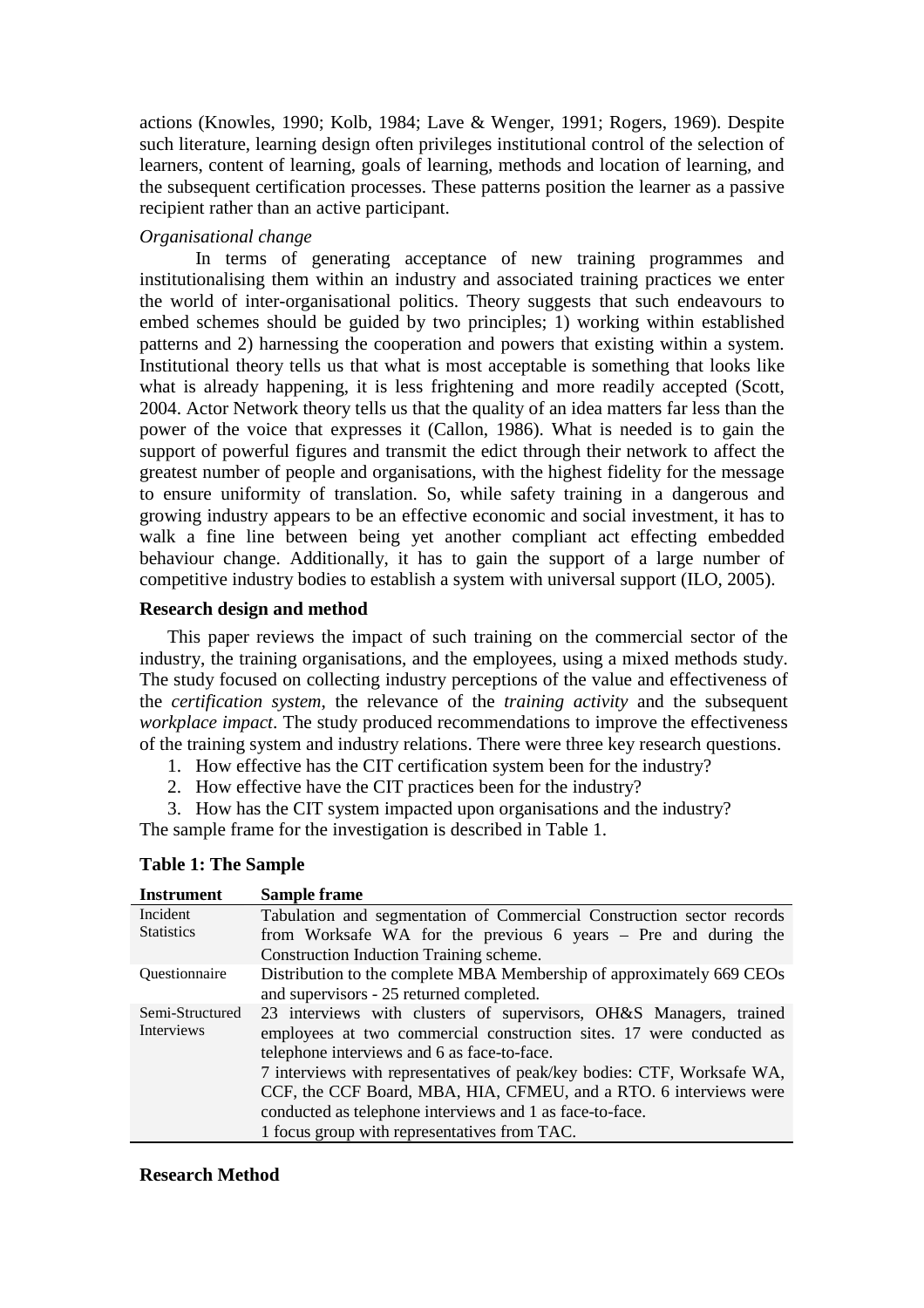The qualitative data for the study were collected through semi-structured faceto-face interviews, and telephone interviews. Semi-structured telephone interviews were conducted in most cases due to distance, the availability of participants, and the participants' preferences. The interviews were generally held for 15 to 30 minutes. The quantitative incident data for the commercial construction sector was supplied by Worksafe WA and NOSI databases some of which was available freely online and other data was tabulated by Worksafe WA for the specific needs of this study. An online questionnaire was developed, tested and distributed by the Master Builders Association in two rounds to 669 CEOs and supervisors in the commercial sector. The response rate was 4%, with 25 completed questionnaires. Twenty three semistructured interviews followed the questionnaires and were conducted with clusters of related site supervisors and OHS Managers, and Construction Induction Training trained employees at five commercial construction sites, that were constructing buildings under three storeys and those that were involved in multi-storey construction. The sample was equally spread over both types of construction as it was considered that the different site conditions might produce different safety cultures. Seven interviews were also held with key stakeholders within the industry including representatives from Worksafe WA, Master Builders Association (MBA), Housing Industry Association (HIA), Civil Contractors Federation (CCF), CTF representatives and Board members (involved in delivering training at TAFE and with the Apprentice Group Training Schemes), a former representative from an RTO involved in designing and delivering the training, and a union representative from the CFMEU. Finally, a small focus group was conducted with representatives from the Training Accreditation Council (TAC).The themes that have emerged from these interviews were compiled the quotes used in this paper are examples typical of similar perceptions gathered in the data collection. **Findings** 

The study presents a landscape of construction workplaces where the culture is in a state of change. The accident statistics for the previous six years indicate a significant increase of lost days within the industry. However, when they are related to the rapid expansion of the industry a different picture appears.

| Year | <b>H&amp;S Lost Days</b> | <b>Workforce Numbers</b> | Lost days per person<br>employed |
|------|--------------------------|--------------------------|----------------------------------|
| 2003 | 10,700                   | 85,000                   | .125                             |
| 2004 | 12.000                   | 82,000                   | .146                             |
| 2005 | 12,800                   | 102,000                  | .125                             |
| 2006 | 13,300                   | 110,000                  | .120                             |
| 2007 | 16.500                   | 115,000                  | .140                             |
| 2008 | 13,690                   | 125,000                  | .100                             |

**Table 2 WA construction industry incidents and industry growth 2003 - 2008** 

While the table shows a growth in lost days through injury, when they are related to the growth of the industry the figures show a decline in the lost hours per employee over the period. This is at a time when rapid growth has brought many new, young and migrant workers into the industry. While the reduction in lost days may be attributed to the combination of a number of factors, it has occurred during the period that the CIT has been introduced.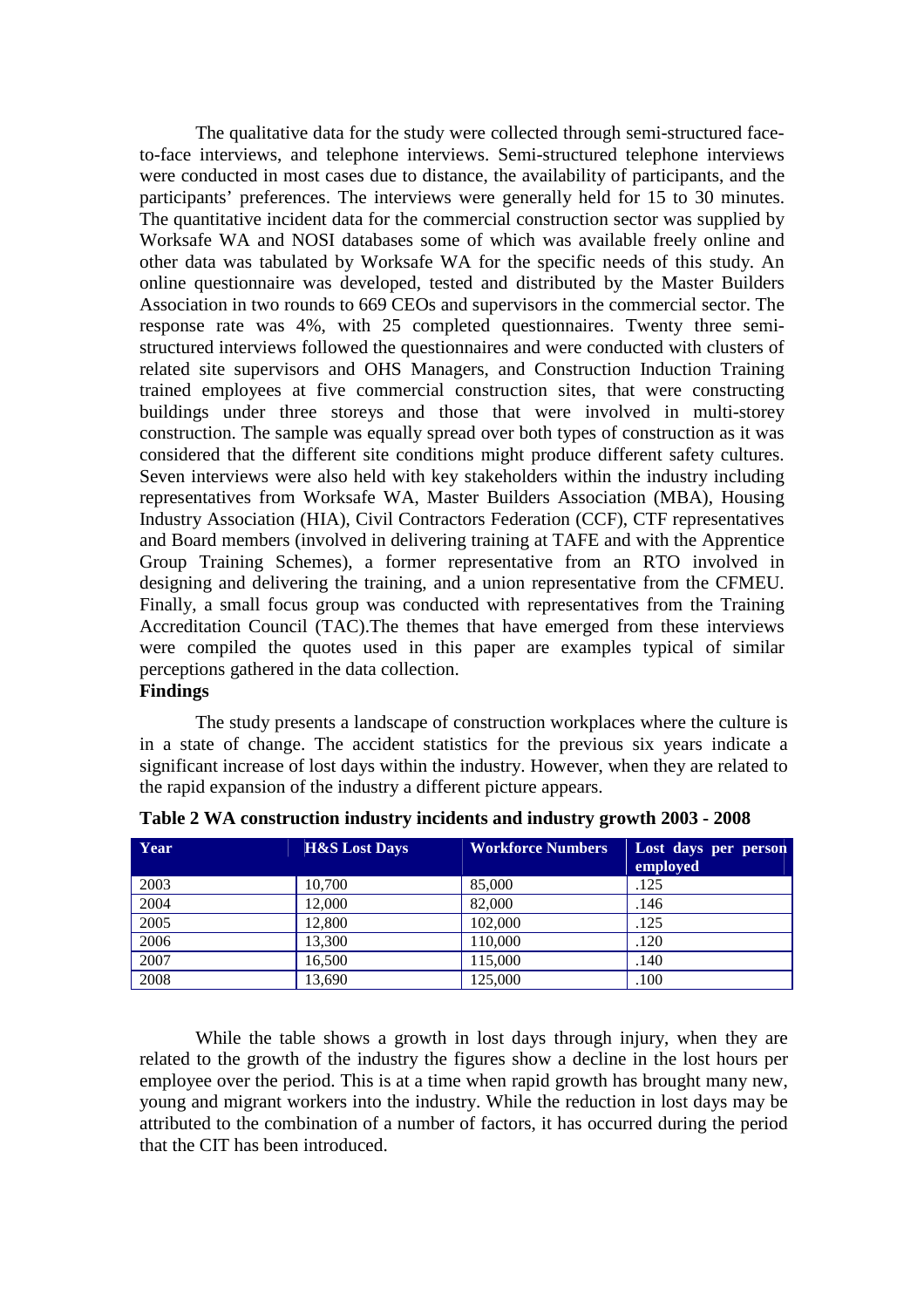#### *Questionnaire Findings*

An online questionnaire was developed with the reference group and distributed in two consecutive rounds to 669 recipients: CEOs and supervisors in the commercial construction sector by the MBA. 25 or 4% questionnaires were completed. 72% conducted work in the city; 52% conducted work in regional locations. The returns presented data from different sized companies and from new and established organisations. Four key questions that were asked to determine the value of the Construction Induction Training (CIT). 60% of the respondents agreed with the statement that the CIT provided a good first step to developing safety awareness for their staff; with a further 40% of respondents strongly agreeing. No respondents disagreed with the statement. Comments received by the respondents included:

*It is a good first step in developing a think first environment. The test following the course could be better run and supervised, it appears that no one can fail. This is only the start as an introduction and should be updated every 3 years.* 

The respondents were asked if they perceived that after their staff completed the CIT there was a measurable benefit to their business. 67% agreed with this statement, with a further 13% strongly agreeing and 21% undecided; therefore 79% of those surveyed report a measurable benefit to their business by completion of the CIT by their employees. 96% of responses indicated that the CIT assisted their business by reducing accident/incident rates, with only 4% having a cynical attitude.

*[I]Often wonder if some people on site have attended a safety-training course, they have the relevant card but make basic breaches on site.* 

Respondents were asked to comment on the extent they believed that the CIT contributed adequately to basic safety awareness, as a first stage, prior to site-specific and job-specific training. 86% of the responses made very positive statements.

*Training at this level helps bring the focus onto safety issues before they arise. It is only basic training but it does give the employee a head start when continuing that training.* 

*It gives a broad overview of risks likely to be encountered on site - especially good for people new to the industry.* 

However, additional comments indicate that those working in the industry for many years ('old hands') may be less influenced by the training; and that some employees do not see the value of, or indeed absorb the training, due to its compulsory nature.

*Training seems to work better on Novices in the industry, the "old hands" think they know it all and tend to treat training as an encumbrance rather than a benefit.* 

*As the cards are a pre-requisite to working on a construction site, some employees obtain the card but do not appreciate the course content; the site management are continually required to remind them of basic safety issues.*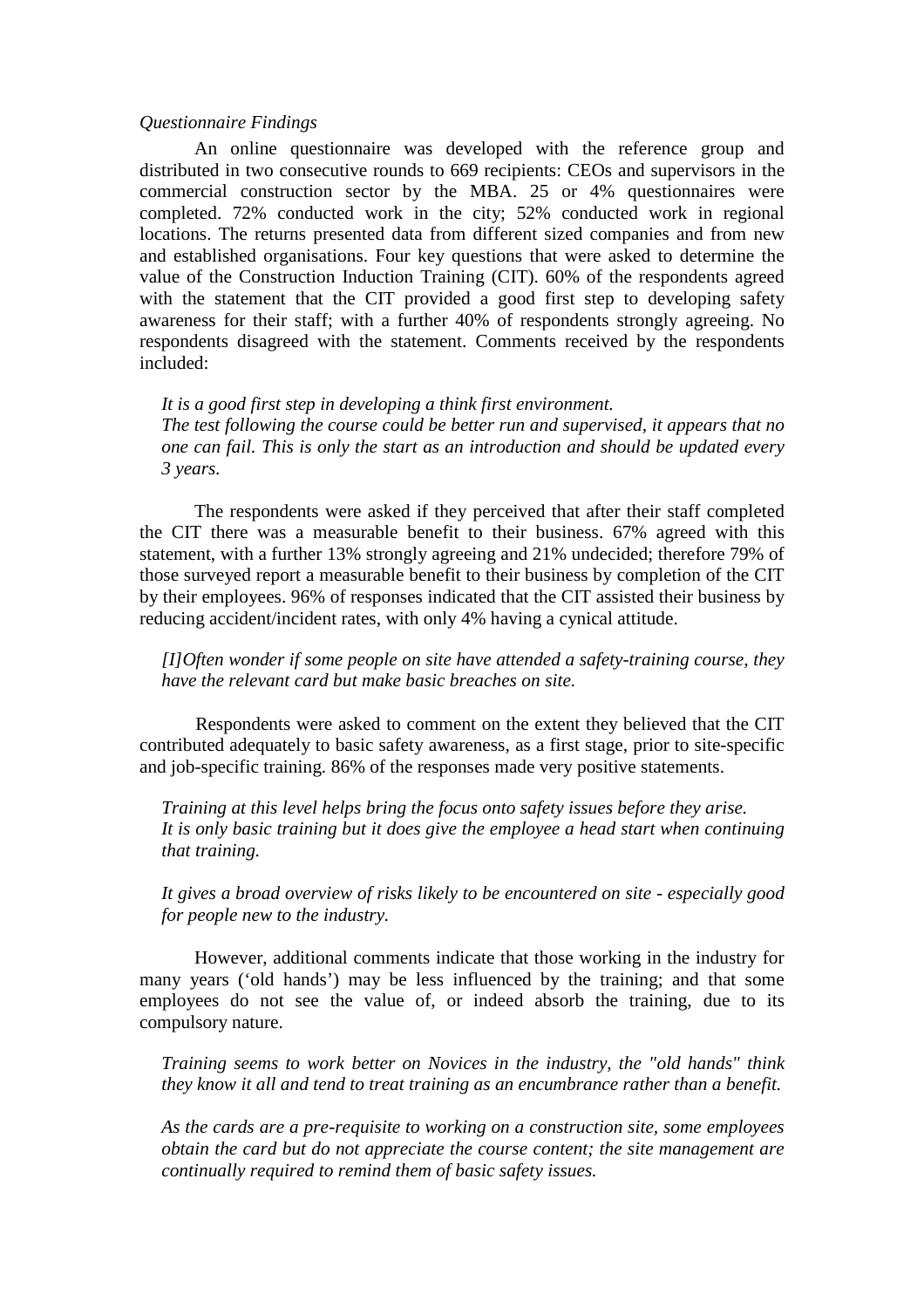The respondents were asked to suggest improvements that could be made to the CIT. Responses included making the course more detailed for *'different skill levels';* providing more emphasis on the *'responsibility of individuals for front line safety'*; and providing *'more stringent testing'*. One respondent suggested that the CIT would be more effective if the course was conducted on site, while another suggested renewal should remain at every three years rather than life accreditation.

#### *Interview Findings*

In general most participants were happy with the course content of the CIT. They recognised that the course is safety awareness training and is the first step to a deeper site-specific induction that does not replace the need for further training.

*I found it to be a very informative course and I do honestly believe that it should be a minimum requirement for anyone working on a construction site*.

The most valued section of the training was the 'duty of care' information. Some participants stated that this was the only forum where they were exposed to OSH legislation and they appreciated the chance to be informed of current requirements.

### *When it's being delivered it is basically focussing on the duties of care. People often still don't understand that*.

However, some participants felt that the content was delivered at too high a level and should be 'dumbed' down for the construction audience. This was particularly an issue for non-English speaking participants, where understanding could be limited due to the use of complicated language. In addition the quality of the assessments was questioned by many, indicating that they were ineffectual, as 'those who paid passed'.

*If I had any criticism of the Blue Card courses it's I would say that the questions at the end are possibly just a little bit too easy. I don't know of anybody who's failed the Blue Card course.* 

The majority of those interviewed were unaware that the CIT is now a unit of competency. Participants suggested that if the significance of the accreditation was emphasised the training might hold a higher value within the construction industry.

*Most workers may just want the card; however RTOs also don't understand what a statement of attainment is now that it's a unit of competence. The Blue Card didn't have a statement of attainment.* 

*The unit of competency means nothing to them (apprentices); they are just interested in getting back to work as soon as possible*.

Participants suggested changes to the CIT content and these included: practical assessments, provision of standardised supporting materials, and additional emphasis placed on the achievements of the unit of competency in the form of a certificate.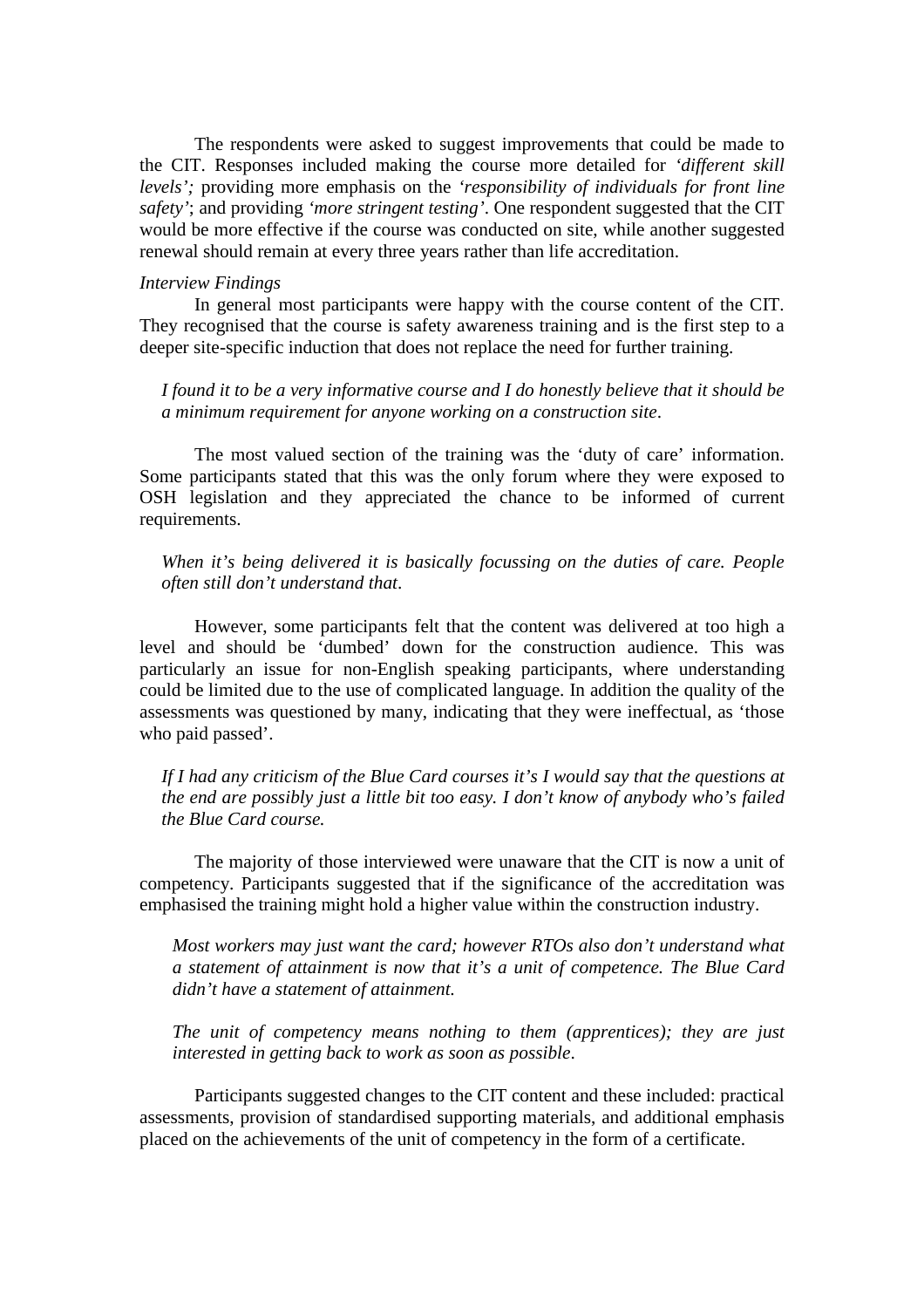The commercial construction sector has embraced the move to national CIT training. The CIT addresses OHS content with a particular focus on duty of care The participants were very vocal about the need to refresh the CIT as a means of revisiting the content. As the construction industry has a transient workforce, with workers moving in and out of the industry, localised refresher programmes would be a benefit.

*I'm an opponent for the one off training….. I think when these sorts of things happen people should be made aware of them therefore I think there needs to be a review and a refresher process*…..*We have people who leave the industry for a number of years and go to mining or other primary industry and then come back …. Obviously things do change.* 

The data indicated that most participants believed the mandatory CIT had made a positive effect on workplace safety. Almost all participants agreed that their workplace had increased safety awareness and that the CIT along with other safety inductions specific to their individual workplaces attributed to a safer culture. Participants held the belief that the CIT had increased their personal safety awareness.

*I think it has to have a positive influence; I'm not sure if there is any hard evidence.… It has a positive influence because they can demonstrate that basic knowledge*.

Some long-term workers in the industry did not think CIT was worthwhile but ironically, were convinced that refresher training was essential for safer workplaces.

### **Discussion**

This discussion looks back at the findings from the study and *projects forward*, tracing the complex relationships between research, policy formation and implementation that underpin the implementation of such national programmes. In this section, we first look back at the study and respond to the research questions tracing the impact of the initiative within Western Australia. We then project these experiences forward. Using the evidence of this study we attempt to trace the critical components that underpinned the relational and political development nationally and provide some clues about the essential criteria for building successful VET training agendas.

In terms of what can be learned from the impact of the CIT as a mandatory VET training program there are some clear messages from the findings. First, the statistical evidence suggests that the CIT is part of a change process that has reduced incidents at a time of rapid expansion. Second, despite the diverse nature of the industry and the vast geographical expanse of WA there appears to be almost universal coverage and cultural acceptance of the CIT. Workers are denied access to construction sites if they have not completed the CIT and some employers only accepting face-to-face certification. While there is evidence of dubious practices associated with the mandatory nature of the qualification they are limited and appear to be no more evident than in other training certification processes. RTOs, happy with the competencies seek relevant supporting training materials and podcasts of real issues. Third, and perhaps most importantly, the culture of the industry appears to have taken a positive shift towards the privileging of safety at a time of intense production. Participants vocalise that the training has increased their personal safety awareness and contributed to the safety culture on site. This was not apparent in an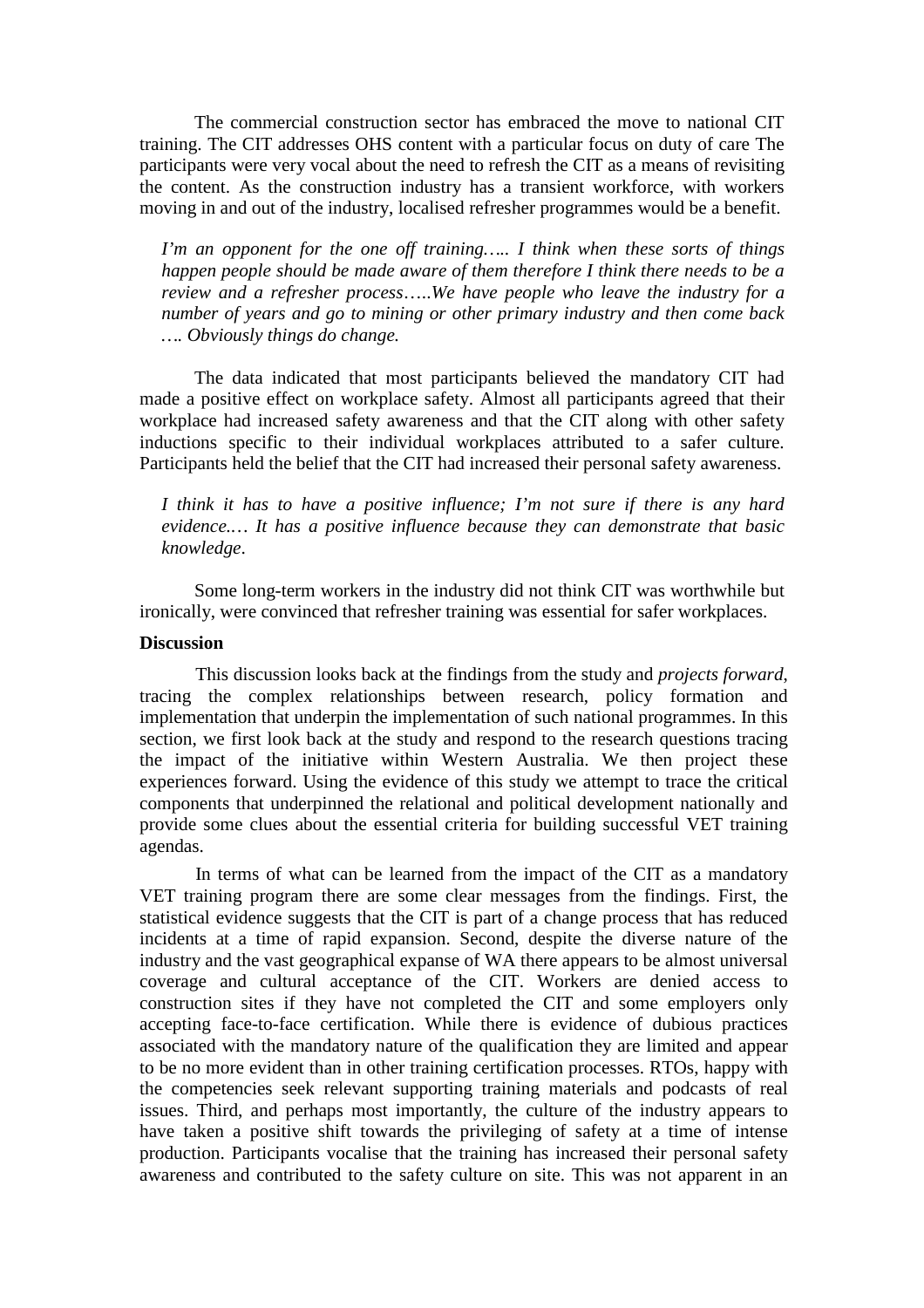earlier study where training was seen as a useless legislative hurdle with costs and no gains (Bahn & Barratt-Pugh, 2009). The most valuable aspect of the CIT is that it brought industry players together, uniting them around a common goal, and benefiting all stakeholders.

However, we found it difficult to reflect upon the 'structural development' of the CIT without questioning how new VET training initiatives gain support, traction and become institutionalised. The CIT is of course a unique VET training initiative. It is aimed at employees off the job, completed within hours, and uses a mandatory approach to reduce workplace incidents and death in a specific industry. Yet it has been established as a unified national VET program. What is of most interest to us is what critical components have underpinned this success. While not a blue print such components may provide a structural framework for those implementing VET training initiatives. We identify *six components* that the development of both initiatives had in common.

The first is a clear target of action in terms of skills and knowledge for a distinct target group that is well justified and is a vision that sets the scene with clarity. The second is an environment of economic and political receptivity, a component that is out of the control of the originators. Often schemes can be killed off by adverse changes in economic climate or by changes in government. Third, is the political will and financial backing through the imperatives of legislation. Fourth, is the development and propagation of the initiative through the existing power structures, using existing players within the development process. Those with an existing role in the area need to be involved with the development and share in these opportunities. This risks the scheme being hijacked and distorted, but prevents early strangulation by those with existing vested interests. The use of pilots to provide visible proof provides the fifth component for the introduction of the scheme. Finally a collaborative approach using multiple agencies captures the achievers in the field and harnesses their energies, dispersing the competitive relationships to a later stage of development. Do people throw themselves enthusiastically at new ventures for the good of their field of practice? Perhaps on a good day, but when they are invited to play a role in the development of schemes the 'what's in it for me' factor adds to the altruism and provides a platform of development that utilises the best existing skills in the field. These six components underpin the patterns of the CIT development process.



Beer's (1993) model is perhaps one of the most established in terms of assessing and analysing change management practices. In Beer's model, the road to eventual institutionalisation consists of four stages; commitment, shared vision,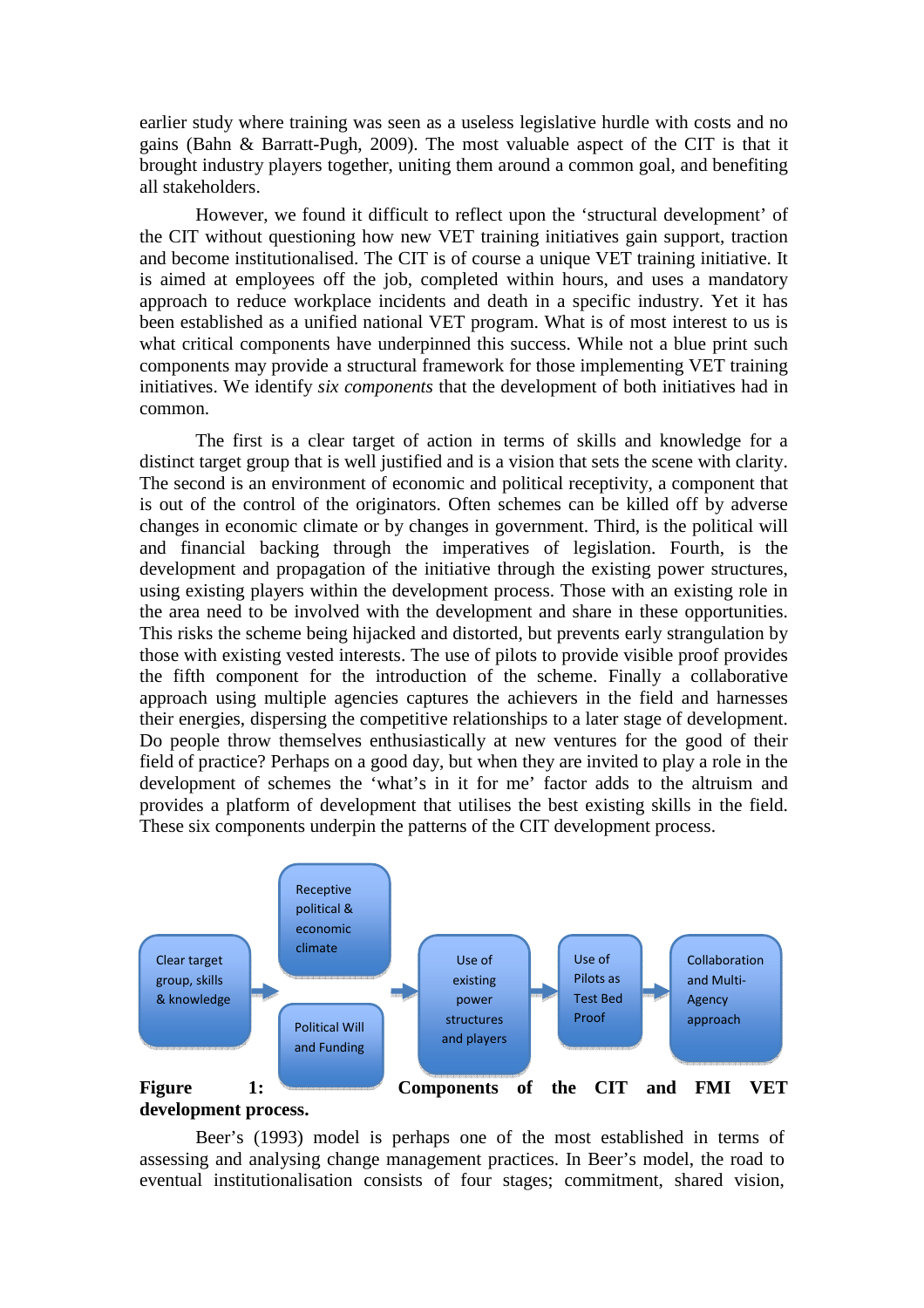consensus and local revitalisation. In this study similar stages are reflected. The evidence from this study indicates that the gathering of diverse representatives in the formulation of the scheme provided significant commitment, forging a shared vision, and gaining a consensus about the operational detail of the eventual program. As those involved with designing the scheme were those involved with operationalising the scheme, multiple bodies and agencies drove the development locally, bridging existing relationships and monitoring the progress.

#### **Conclusion**

This review of a study of mandatory pre-site safety training in WA has explored three linked territories. First, looking back, the study demonstrates that a mandatory approach to training has validity, in the appropriate context. Second, the study indicates how a collaborative, all industry approach can be the springboard for cultural change within organisations. Often a strong argument can be made by indicating how universal the wave of change is around an organisation. A major action has been taken that is helping protect people from death and injury before they step onto a construction worksite. Third, and perhaps most importantly in projecting forward, the study indicates some components of this change process that may provide a framework for others wishing to institute radical VET program change in other areas. Getting training schemes 'up' and embedded is about relational alignment - not just having a great idea. It may well be that the most valuable critique that VET researchers can provide from their work are ideas and evidence of how we can institute change. Researchers should consider how they can: provide the arguments from their evaluations that enable VET activists to lobby and politic for change, embed new programs to support trainees, enrich our organisations, and improve industry skilling, competitiveness, and ultimately social prosperity.

*We would like to thank all the members of the construction industry reference groups who have made this project both possible and stimulating.* 

#### **References**

- Bahn, S., and Barratt-Pugh, L. (Oct, 2009). What's a life worth? The value placed on safety. *Journal of Occupational Health and Safety, 25* (5), pp. 393-404.
- Beer, M, Eisenstatt, A & Spector, B 1993, 'Why change programmes don't produce change', in C Mabey & W B Mayon White, *Managing Change*, 2<sup>nd</sup> Ed Open University, Buckingham.
- Biggs, H. C., Sheahan, V. L., and Dingsdag, D. P. (2006). *Improving industry safety culture: The tasks in which safety critical position holders must be competent*. Brisbane: Cooperative Research Centre for Construction Innovation.
- Bradley, B. (2006). *Towards a national occupational health and safety regime: Consistency at what cost?* Paper presented at the IFAP Safety 2006 Practical Workplace Solutions, Sheraton Hotel, Perth.
- Callon, M 1986, 'Some elements of a sociology of translation: The domestication of the scallops and the fishermen of St Brieuc Bay', in *Power, Action and Belief*, J Law, Routledge Kegan Paul, London.
- Dingsdag, D. P., Biggs, H. C., Sheahan, V. L., and Cipolla, D. J. (2006). *A construction safety and competency framework: Improving OH&S performance by creating and maintaining a safety culture*. Brisbane: Cooperative Research Centre for Construction Innovation.
- Dong, X., Entzel, P., Men, Y., Chowdhury, R., & Schneider, S. (2004). Effects of safety and health training programs on work-related injury among construction labourers. *Journal of Occupational Environmental Medicine, 46:*1222-1228.
- Farrington-Darby, T., Pickup, L., and Wilson, J. R. (2005). Safety culture in railway maintenance. *Safety Science, 43*, 39-60.
- Gherardi, S., and Nicolini, D. (2000). The organisational learning of safety in communities of practice. *Journal of Management Inquiry, 9*(1), 7-18.